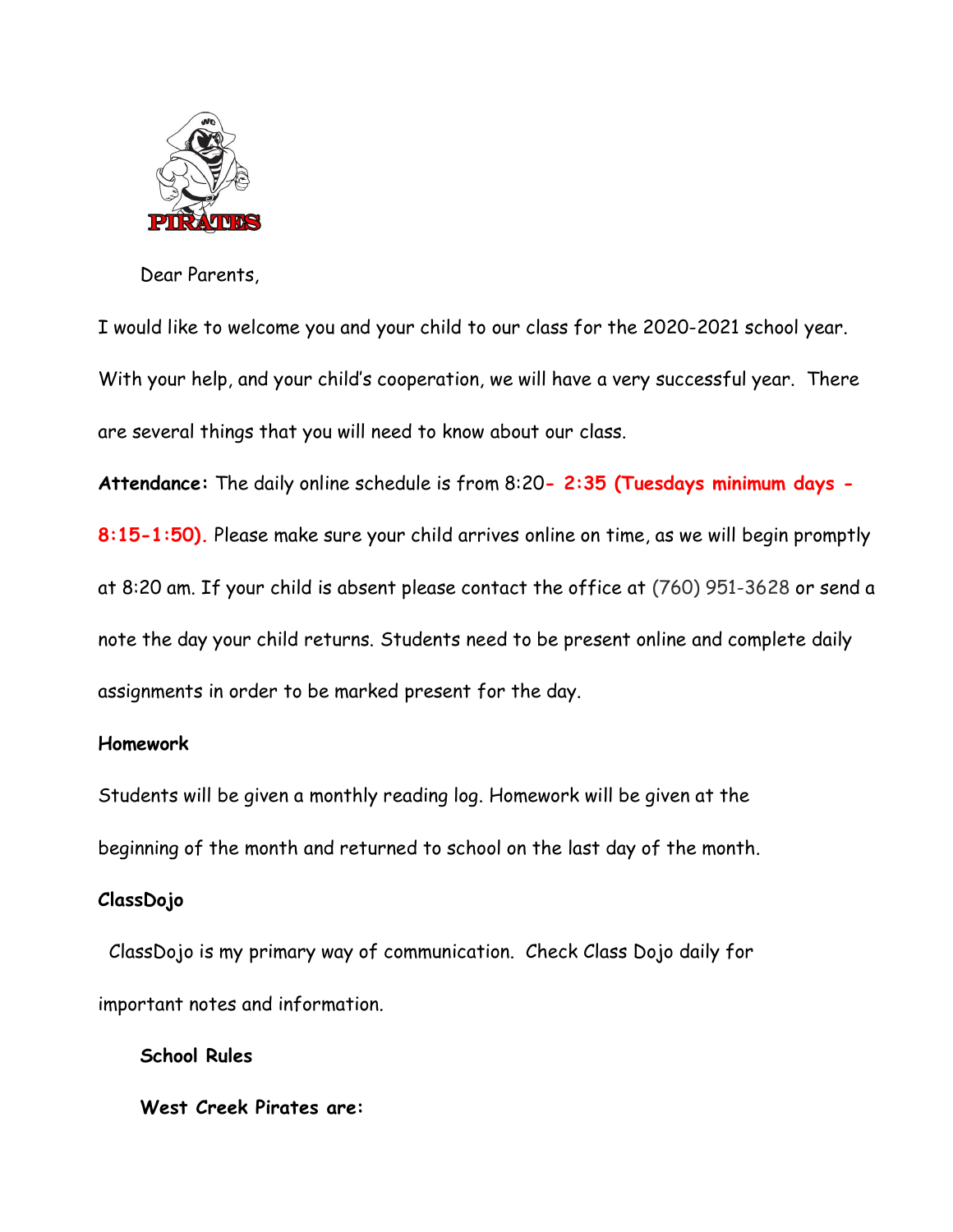- 1. Respectful
- 2. Safe
- 3. Responsible

### **Classroom Rules**

- 1. Be Safe
	- $\checkmark$  Keep hands and feet to yourself
	- $\checkmark$  Follow directions
- 2. Be Respectful
	- $\checkmark$  Be a good listener
	- ✓ Use kind words
	- $\checkmark$  Help others with teacher's permission
- 3. Be Responsible
	- ✓ Do your best to complete each assignment
	- $\checkmark$  Be truthful

## **Classroom Management**

We will be using Class Dojo this school year. Each day your child can earn points for positive behaviors. At the end of the week if a student have 20 Class Dojo points they will be able to choose a prize from the prize box. For